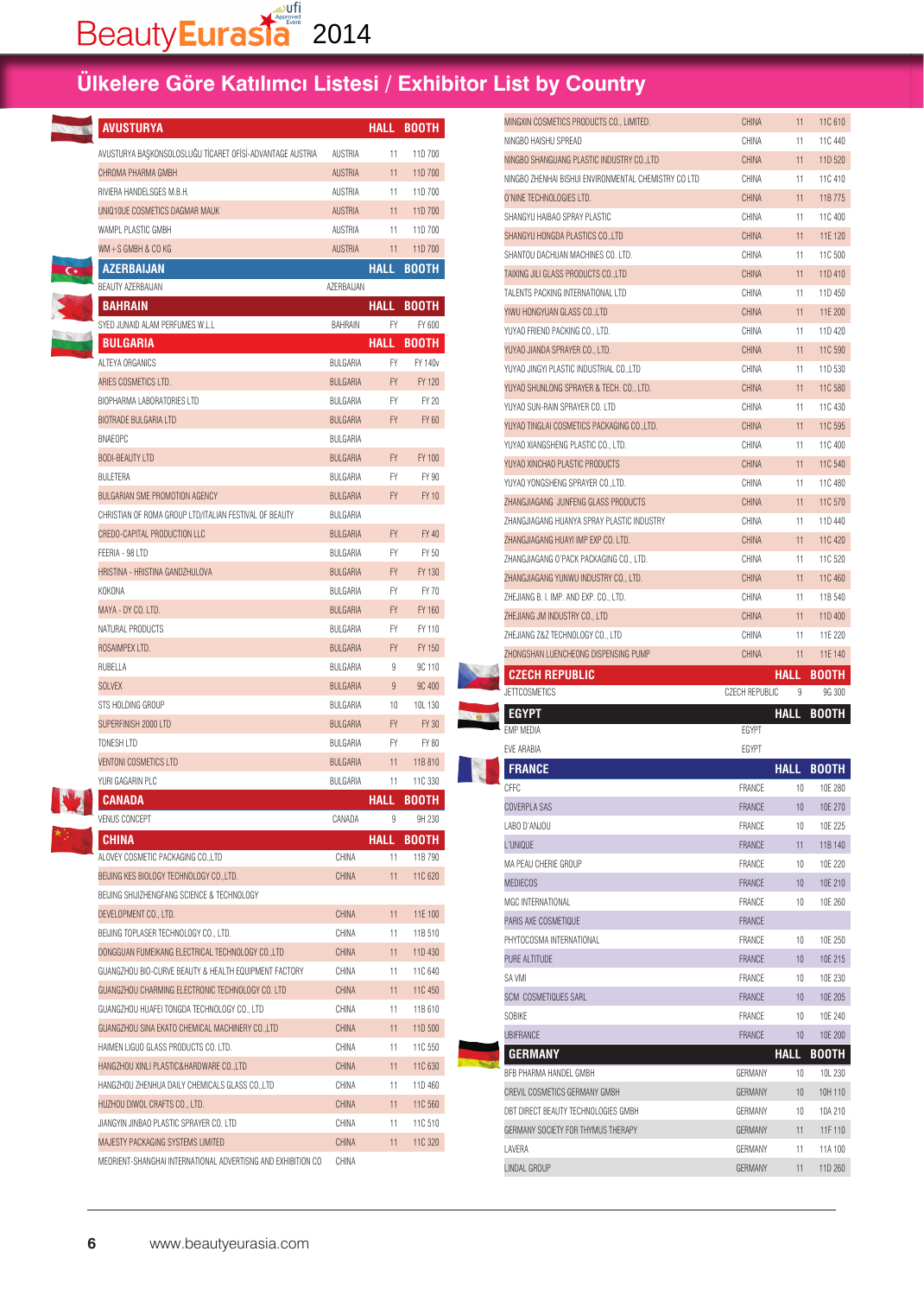|         | NUTRALUXE MD GMBH                                                    | GERMANY               | 9           | 9J 230           |
|---------|----------------------------------------------------------------------|-----------------------|-------------|------------------|
|         | POLYSTONE CHEMICAL GMBH                                              | GERMANY               | 9           | 9J 240           |
|         | REVIDERM                                                             | GERMANY               | 9           | 9C 410           |
|         | <b>GREECE</b>                                                        |                       | <b>HALL</b> | <b>BOOTH</b>     |
|         | CANA PHARMACEUTICAL LABORATORIES S.A.                                | GREECE                | 9           | 9A 240           |
|         | ESTETICA HELLAS                                                      | <b>GREECE</b>         |             |                  |
|         | QACS LABORATORIES                                                    | GREECE                | 10          | 10L 240          |
|         | VERSION S.A.                                                         | <b>GREECE</b>         | 9           | 9D 410           |
|         | <b>VIORYL</b>                                                        | GREECE                | 10          | 10D 310          |
| $\odot$ | INDIA                                                                |                       | <b>HALL</b> | BOOTH            |
|         | ABHINAV EXPORT CORPORATION                                           | INDIA                 | 10          | 10A 110          |
|         | <b>ACHAL IMPEX INC</b>                                               | <b>INDIA</b>          | 11          | 11E 174          |
|         | FIXDERMA INDIA PVT.                                                  | INDIA                 | 11          | 11B 800          |
|         | <b>KK EXPORTS</b>                                                    | <b>INDIA</b>          | 11          | 11E 350          |
|         | MEHAR OVERSEAS                                                       | INDIA                 | 10          | 10H 230          |
|         | PIRAMAL GLASS LIMITED                                                | <b>INDIA</b>          | 11          | 11D 300          |
|         | PRESTO INDUSTRIES (EXPORT)                                           | INDIA                 | 9           | 9H 220           |
|         | RISING SUN ASPL                                                      | <b>INDIA</b>          | 11          | 11D 210          |
|         | INDONESIA                                                            |                       | HALL        | BOOTH            |
|         | PT. GAUTAMA INDAH PERKASA (RANI & CO.)                               | INDONESIA             | 9           | 9A 120           |
|         | PT. MULTI COMMODITY INDONESIA                                        | <b>INDONESIA</b>      | 9           | 9A 110           |
|         | <b>IRAN</b>                                                          |                       | <b>HALL</b> | <b>BOOTH</b>     |
|         | ATLAS SETAYESH MEHR CO                                               | <b>IRAN</b>           | 9           | 9F 140           |
|         | <b>HYGIENIC COSMETICS</b>                                            | <b>IRAN</b>           |             |                  |
|         | <b>IRAN AVANDFAR</b>                                                 | IRAN                  | 11          | 11C 160          |
|         | ROSE POLYMER                                                         | <b>IRAN</b>           | 11          | 11D 510          |
|         | SINA COMMERCIAL                                                      | IRAN                  | 11          | 11E 180          |
|         | <b>ITALY</b>                                                         |                       | <b>HALL</b> | BOOTH            |
|         | ALLEGRINI SPA                                                        | <b>ITALY</b>          | 9           | 9D 370           |
|         | <b>Be C SRL</b>                                                      | <b>ITALY</b>          | 9           | 9D 340           |
|         | BBCOS S.R.L. HAIR PRO                                                | <b>ITALY</b>          | 9           | 9E 300           |
|         | <b>BEAUTY ONLINE</b>                                                 | <b>ITALY</b>          |             |                  |
|         | CARTACOR ITALIA SRL                                                  | <b>ITALY</b>          | 9           | 9E 330           |
|         | <b>CLARISSA NAILS</b>                                                | <b>ITALY</b>          | 9           | 9D 260           |
|         | DEOFLOR                                                              | <b>ITALY</b>          | 9           | 9D 350           |
|         | ELDAN COSMETICS ITALIA SRL                                           | <b>ITALY</b>          | 9           | 9D 220           |
|         | <b>EUROSIREL</b>                                                     | <b>ITALY</b>          | 9           | 9D 230           |
|         | EUROVETROCAP SRL                                                     | <b>ITALY</b>          | 9           | 9E 260           |
|         | <b>EXPERIENCE SRL</b>                                                | <b>ITALY</b>          | 9           | 9D 320           |
|         | EXPORT MAGAZINE/ MTE EDIZIONE                                        | <b>ITALY</b>          | 9           | 9D 250           |
|         | FACOS INNOVATION SPA                                                 | ITALY                 | 9           | 9E 430           |
|         | <b>FARMATEB</b>                                                      | <b>ITALY</b>          | 11          | 11E 190          |
|         | GARAGNANI RICERCHE COSMETICHE                                        | ITALY                 | 9           | 9D 330           |
|         | <b>GD EUROPE SRL</b>                                                 | <b>ITALY</b>          | 9           | 9E 470           |
|         | ICC SRL                                                              | <b>ITALY</b>          | 9           | 9E 460           |
|         | <b>IPPA SRL</b>                                                      | <b>ITALY</b>          | 9           | 9E 240           |
|         | ISCHIA LE TERME DELLA BELLEZA SRL                                    | ITALY                 | 9           | 9D 300           |
|         | <b>KLERAL SYSTEM SRL</b>                                             | <b>ITALY</b>          | 9           | 9D 210           |
|         | LACOTE SRL.                                                          | ITALY                 | 11          | 11A 120          |
|         | MILANOCARE                                                           | <b>ITALY</b>          | 9           | 9E 330           |
|         | MYOSOTIS SRL                                                         | ITALY                 | 9           | 9E 340           |
|         | NAPURA                                                               | <b>ITALY</b>          | 9           | 9E 400           |
|         | NATURA HOUSE SPA                                                     | ITALY                 | 9           | 9E 490           |
|         | NG GROUP                                                             | <b>ITALY</b>          | 9           | 9K 100           |
|         | NIKA SRL.                                                            | ITALY                 | 9           | 9E 320           |
|         |                                                                      |                       | 9           |                  |
|         | O.F.I. OFFICINA FARMACEUTICA ITALIANA S.P.A.<br>OYSTER COSMETICS SPA | <b>ITALY</b><br>ITALY | 9           | 9D 240<br>9E 480 |
|         | PAGLIERI SELL SYSTEM SPA                                             | <b>ITALY</b>          | 9           | 9D 200           |
|         |                                                                      |                       |             |                  |

|  | PETTENON COSMETICS SPA                    | <b>ITALY</b>         | 9                     | 9E 230             |
|--|-------------------------------------------|----------------------|-----------------------|--------------------|
|  | PHYSIONATURA                              | <b>ITALY</b>         | 9                     | 9D 360             |
|  | PODOSPECIAL ITALY S.R.L.                  | <b>ITALY</b>         | 9                     | 9F 430             |
|  | RES NOVARE                                | <b>ITALY</b>         | 9                     | 9G 330             |
|  | RUDY PROFUMI SRL                          | <b>ITALY</b>         | 9                     | 9E 450             |
|  | SCREEN/ NUOVA FAPAM SRL                   | <b>ITALY</b>         | 9                     | 9E 310             |
|  | SILC SPA                                  | <b>ITALY</b>         | 9                     | 9E 350             |
|  | SIRPEA SPA                                | <b>ITALY</b>         | 9                     | 9E 440             |
|  | SKCELLS, INC.-SRL                         | <b>ITALY</b>         | 9                     | 9G 320             |
|  | SPAZZOLIFICIO PIAVE SPA                   | <b>ITALY</b>         | 9                     | 9E 220             |
|  | SPECCHIASOL SRL                           | <b>ITALY</b>         | 9                     | 9E 370             |
|  | TECNA ITALIA                              | <b>ITALY</b>         | 9                     | 9F 310             |
|  | TECNOLASER SRL                            | <b>ITALY</b>         | 9                     | 9D 270             |
|  | THE ITALIAN TRADE AGENCY-ICE              | <b>ITALY</b>         | 9                     | 9D 390             |
|  | TRICOL PROFESSIONAL                       | <b>ITALY</b>         | 9                     | 9E 410             |
|  | TRI-CO-SAL DI QUARTA ALVARO               | <b>ITALY</b>         | 9                     | 9E 420             |
|  | VITA COSMETICS SRL                        | <b>ITALY</b>         | 9                     | 9D 310             |
|  | VITALFARCO SRL                            | <b>ITALY</b>         | 9                     | 9E 210             |
|  | <b>JORDAN</b>                             |                      | <b>HALL</b>           | <b>BOOTH</b>       |
|  | ALBATROS DEAD SEA PRODUCTS                | <b>JORDAN</b>        | 9                     | 9F 450             |
|  | <b>KOREA</b>                              |                      | HALL                  | <b>BOOTH</b>       |
|  | DAEDUCK LAB CO., LTD                      | KOREA                | 10                    | 10G 360            |
|  | DN COMPANY                                | <b>KOREA</b>         | 10                    | 10G 420            |
|  | EDK SPA SOLUTION CO., LTD                 | KOREA                | 10                    | 10G 310            |
|  | EYEMEE THE BEAUTY CO., LTD                | KOREA                | 10                    | 10F 480            |
|  | GENERAL BIO CO., LTD.                     | KOREA                | 11                    | 11G 160            |
|  | IBITA                                     | KOREA                | 10                    | 10F 400            |
|  | INHA GTEP KOREA                           | KOREA                | 9                     | 9F 420             |
|  | KOTRA                                     | KOREA                | 10                    | 10F 400            |
|  | KOVAS CO., LTD.                           | KOREA                | 10                    | 10G 410            |
|  | MIZON CO., LTD.                           | KOREA                | 10                    | 10G 350            |
|  | NOKSIBCHO PHARM CO.,LTD                   | KOREA                | 10                    | 10F 420            |
|  | PICOBIO                                   | KOREA                | 11                    | 11E 380            |
|  | SENTRONIX CO LTD.                         | KOREA                | 10                    | 10G 400            |
|  | SEWHA P&C INC                             | KOREA                | 10                    | 10F 460            |
|  | SKINCURE, INC.                            | KOREA                | 10                    | 10A 310            |
|  | SKINREX CO., LTD                          | KOREA                | 10                    | 10G 300            |
|  | THE MUSE CO., LTD.                        | KOREA                | 10                    | 10G 430            |
|  | TRUE SYSTEM CO., LTD                      | KOREA                | 10                    | 10G 330            |
|  | U-BIOMED INC                              | KOREA                | 10                    | 10G 320            |
|  | WELBUTECH CO.,LTD                         | KOREA                | 10                    | 10F 440            |
|  | WOORHI                                    | KOREA                | 10                    | 10G 340            |
|  | <b>LEBANON</b>                            |                      | HALL                  | BOOTH              |
|  | ELTO TRADING S.A.R.L.                     | LEBANON              | 11                    | 11E 270            |
|  | IZZAT DAOUK MANUFACTURING S.A.L           | LEBANON              | 9                     | 9H 300             |
|  | L'ORIGINE                                 | LEBANON              | 9                     | 9C 230             |
|  | LAMASAT                                   | LEBANON              |                       |                    |
|  | SOUBRA TRANDING HOUSE                     | LEBANON              | 11                    | 11C 110            |
|  | <b>MACEDONIA</b>                          |                      |                       |                    |
|  | STYLING PROFESSIONAL DOOEL                | MACEDONIA            | <b>HALL</b>           | <b>BOOTH</b>       |
|  |                                           |                      |                       |                    |
|  | <b>MALAYSIA</b><br>CONSUCARE INC. SDN BHD | MALAYSIA             | <b>HALL</b><br>10     | <b>BOOTH</b>       |
|  | FEDERATION OF MALAYSIAN MANUFACTURERS-FMM | MALAYSIA             |                       | 10H 310            |
|  | FINE STAR INDUSTRIES SDN BHD              |                      |                       |                    |
|  | KYOUMEI INDUSTRIES SDN BHD                | MALAYSIA<br>MALAYSIA | 10                    | 10G 480            |
|  | MAESTRO LABORATORIES SDN BHD              | MALAYSIA             | 10 <sup>°</sup><br>10 | 10H 320<br>10G 490 |
|  |                                           |                      |                       |                    |

Beauty Eurasia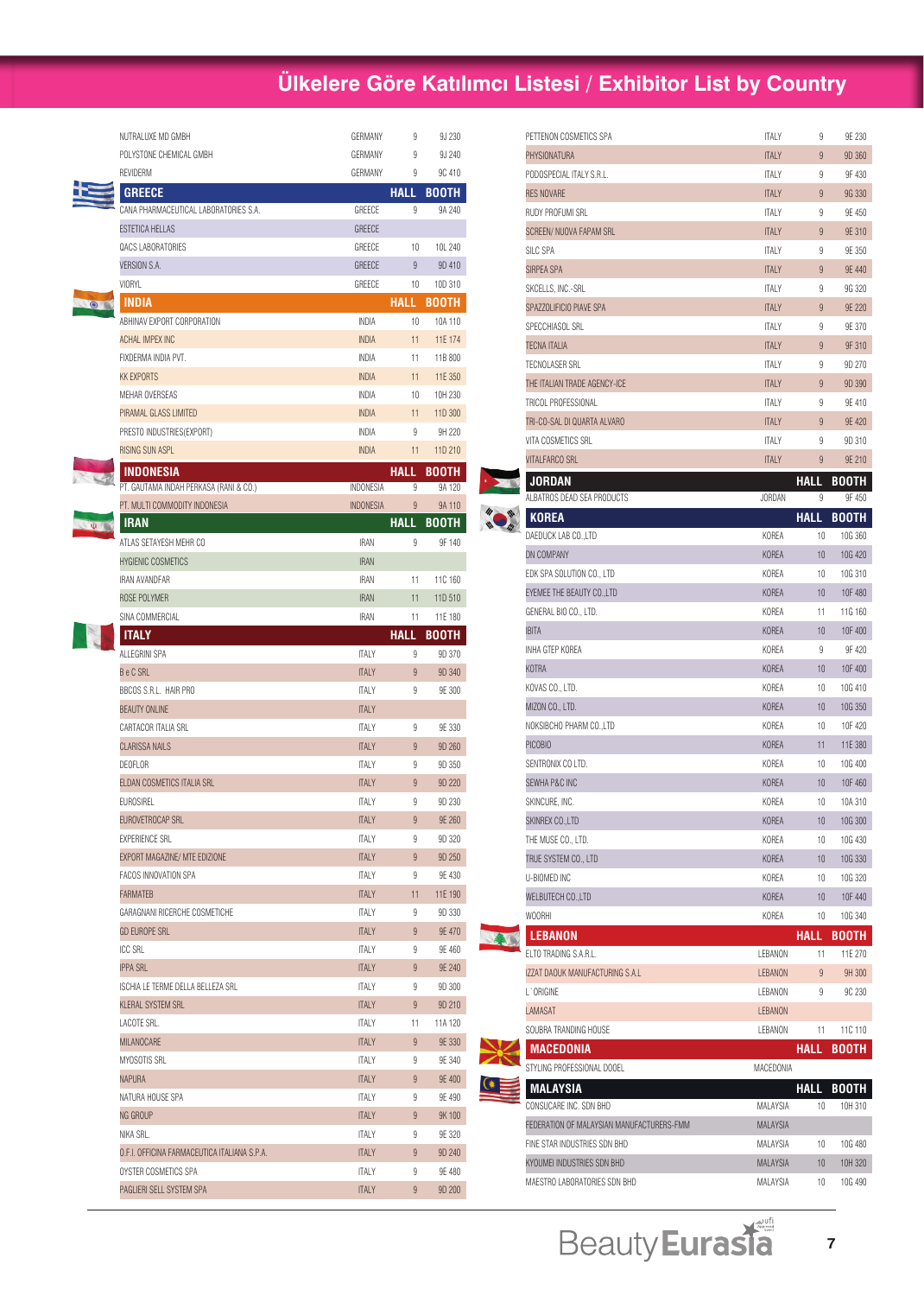| NINZA CORPORATION SDN BHD                | MALAYSIA        | 10              | 10G 470      |
|------------------------------------------|-----------------|-----------------|--------------|
| SENWILL COSMETIC MANUFACTURING SDN. BHD. | <b>MALAYSIA</b> | 10              | 10G 460      |
| SERI UDANI BEAUTY SDN BHD                | MALAYSIA        | 11              | 11E 400      |
| <b>MOLDOVA</b>                           |                 | <b>HALL</b>     | BOOTH        |
| BEAUTY MOLDOVA                           | MOLDOVA         |                 |              |
| <b>MOROCCO</b>                           |                 | <b>HALL</b>     | <b>BOOTH</b> |
| AITMA SENS                               | MOROCCO         | 10              | 10F 320      |
| APID ARGAN                               | <b>MOROCCO</b>  | 10              | 10F 350      |
| ARGANE AOUZAC                            | MOROCCO         | 10              | 10F 370      |
| COOPERATIVE JBAL EL ALAM                 | <b>MOROCCO</b>  | 10              | 10F 330      |
| GENERAL CONSULATE OF MOROCCO IN ISTANBUL | MOROCCO         |                 |              |
| MAISON DE L'ARTISAN                      | <b>MOROCCO</b>  | 10              | 10F 340      |
| MILOSA INTERNATIONAL                     | MOROCCO         | 10              | 10F 310      |
| NECTAROME                                | MOROCCO         | 10              | 10F 300      |
| PAKISTAN                                 |                 | <b>HALL</b>     | <b>BOOTH</b> |
| AGNAIL INDISTRIES                        | PAKISTAN        | 11              | 11B 780      |
| MONZA IMPEX (PVT) LTD                    | <b>PAKISTAN</b> | 9               | 9H 310       |
| Peru                                     |                 |                 | HALL BOOTH   |
| CAMARA DE COMERCIO TURCO PERUANA         | PERU            | 10              | 10H 100      |
| STARBRANDS SAC                           | <b>PERU</b>     | 10              | 10H 100      |
| POLAND                                   |                 | HALL            | <b>BOOTH</b> |
| BELISO                                   | POLAND          | 10              | 10D 400      |
| BIELENDA NATURAL COSMETICS               | <b>POLAND</b>   | 10              | 10E 430      |
| <b>BIOGENED</b>                          | POLAND          | 10              | 10D 450      |
| CLARENA SP. Z.O.O. SP. KOMENDYTOWA       | <b>POLAND</b>   | 10 <sup>°</sup> | 10D 420      |
| DAX COSMETICS                            | <b>POLAND</b>   | 10              | 10 D 440     |
| DR IRENA ERIS COSMETIC LABORATORIES      | <b>POLAND</b>   | 10              | 10E 450      |
| <b>EUPHORA</b>                           | POLAND          | 10              | 10C 340      |
| EVELINE COSMETICS                        | <b>POLAND</b>   | 10              | 10B 210      |
| HARPER HYGIENICS S.A.                    | POLAND          | 10              | 10L 100      |
| <b>IMPA</b>                              | <b>POLAND</b>   | 10              | 10C 330      |
| JOANNA LABORATORIUM KOSMETYCZNE          | POLAND          | 10              | 10E 440      |
| LABORTORIUM KOSMETYCZNE FLOSLEK FURMANEK | <b>POLAND</b>   | 10              | 10D 470      |
| OVER COSMETICS                           | POLAND          | 10              | 10C 310      |
| PHENICOPTERE SP. Z 0.0.                  | <b>POLAND</b>   | 10              | 10D 430      |
| POLISH COSMETICS (SPC HOUSE OF MEDIA)    | POLAND          | 10              | 10E 420      |
| PPH BIM STAWOMIR JEGLEJEWSKI / QUIZ      | POLAND          | 10              | 10D 410      |
| SWIT SP. Z.O.O.                          | POLAND          | 10              | 10L 310      |
| TORF CORPORATION                         | <b>POLAND</b>   | 10              | 10C 320      |
| VERONA PRODUCTS PROFESSIONAL SP. Z 0.0.  | POLAND          | 10              | 10E 410      |
| WYSPY PIKNA SP. Z 0.0.                   | <b>POLAND</b>   | 11              | 11E 280      |
| ZIAJA LTD                                | POLAND          | 10              | 10E 400      |
| <b>BEAUTYFACE</b>                        | <b>POLAND</b>   | 11              | 11A 510      |
| <b>ROMANIA</b>                           |                 | <b>HALL</b>     | <b>BOOTH</b> |
| IVATHERM                                 | ROMANIA         | 9               | 9F 440       |
| <b>RUSSIA</b>                            |                 | HALL            | <b>BOOTH</b> |
| LLC CLEVER COMPANY                       | <b>RUSSIA</b>   | 9               | 9C 420       |
| SPLAT                                    | <b>RUSSIA</b>   | 10 <sup>°</sup> | 10F 120      |
|                                          |                 |                 |              |
| SAUDI ARABIA<br>AWAN EXHIBITIONS         | SAUDI ARABIA    | HALL            | <b>BOOTH</b> |
| GENERAL PRODUCTS TRADING ENT             | SAUDI ARABIA    | 11              | 11B 310      |
|                                          |                 |                 |              |
| <b>SCOTLAND</b><br>MEGA WHITE            | SCOTLAND        | HALL            | <b>BOOTH</b> |
|                                          |                 | 11              | 11B 200      |
| <b>SERBIA</b>                            |                 | HALL            | <b>BOOTH</b> |
| ECO DESIGN STUDIO GROUP/TOUCH OF PARIS   | SERBIA          |                 |              |
| PIRAMIDA 72 D.O.O.                       | SERBIA          | 10              | 10C 410      |

| <b>SLOVENIA</b>                                        |                 | HALL           | <b>BOOTH</b> |
|--------------------------------------------------------|-----------------|----------------|--------------|
| ILIRIJA D.D.                                           | <b>SLOVENIA</b> | 10             | 10L 200      |
| <b>SOUTH AFRICA</b>                                    |                 | HALL           | <b>BOOTH</b> |
| SOYLITES                                               | SOUTH AFRICA    | 11             | 11E 410      |
| <b>SPAIN</b>                                           |                 | <b>HALL</b>    | <b>BOOTH</b> |
| <b>BEAUTY EMOTIONS</b>                                 | SPAIN           | 11             | 11D 330      |
| DERMOFARM S.A.                                         | <b>SPAIN</b>    | 9              | 9G 310       |
| ESDOR COSMETICOS, S.L.                                 | SPAIN           | 10             | 10G 200/C    |
| EVA PROFESSIONAL                                       | <b>SPAIN</b>    | 10             | 10G 200/E    |
| ICEX - SPANISH ECONOMIC AND COMMERCIAL OFFICE          | <b>SPAIN</b>    | 10             | 10G 200/D    |
| JESUS GOMEZ S.L (FLOR DE MAYO & LA CASA DE LOS AROMAS) | <b>SPAIN</b>    | 10             | 10C 100      |
| K-PPEL PROFESIONAL, S.L.                               | SPAIN           | 10             | 10G 200/B    |
| MASSADA                                                | <b>SPAIN</b>    | 10             | 10G 200/F    |
| PERFECT BEAUTY                                         | <b>SPAIN</b>    | 10             | 10G 200/A    |
| PFC COSMETICS                                          | <b>SPAIN</b>    | 9              | 9A 200       |
| <b>SPARCHIM</b>                                        | SPAIN           | 9              | 9H 100       |
| THE COSMETIC REPUBLIC                                  | <b>SPAIN</b>    | 10             | 10G 200/G    |
| <b>W SHINE</b>                                         | SPAIN           | 9              | 9A 230       |
| <b>SWITZERLAND</b>                                     |                 | <b>HALL</b>    | <b>BOOTH</b> |
| LUZI AG                                                | SWITZERLAND     | 9              | 9F 300       |
| <b>STARLASHES</b>                                      | SWITZERLAND     | 10             | 10C 430      |
| <b>TAIWAN</b>                                          |                 | <b>HALL</b>    | <b>BOOTH</b> |
| ARTAM ENTERPRISE CO., LTD.                             | TAIWAN          | 11             | 11C 575      |
| BOTTLEMATE (TAIWAN) INC.                               | <b>TAIWAN</b>   | 11             | 11B 500      |
| CAPICOLOR INTERNATIONAL COSMETICS LTD.                 | TAIWAN          | 11             | 11B 530      |
| <b>COSFINITY INDUSTRIAL CO. LTD</b>                    | <b>TAIWAN</b>   | 11             | 11B 750      |
| DERMACARE BIOMED INC.                                  | TAIWAN          | 11             | 11B 760      |
| <b>HALLMARK</b>                                        | <b>TAIWAN</b>   | 11             | 11C 530      |
| HELIO OPTOELECTRONICS CORP.                            | TAIWAN          | 11             | 11B 770      |
| JC'S COSMETICS CO., LTD.                               | <b>TAIWAN</b>   | 11             | 11B 550      |
| JIA HSING ENTERPRISE CO., LTD.                         | TAIWAN          | 11             | 11B 520      |
| KING SOURCE                                            | <b>TAIWAN</b>   | 11             | 11C 600      |
| SHAAN HONQ INT'L COSMETICS CORP.                       | TAIWAN          | 11             | 11B 600      |
| <b>TANZANIA</b>                                        |                 | HALL           | <u>BOOTH</u> |
| ZANZIBAR STATE TRADING CORPORATION                     | TANZANIA        | 10             | 10L 210      |
| <b>THAILAND</b>                                        |                 | <b>HALL</b>    | <b>BOOTH</b> |
| ADVANCE COSMETICS CO., LTD.                            | THAILAND        | 9              | 9G 460       |
| BIO-WOMAN CO., LTD.                                    | THAILAND        | $\overline{9}$ | 9G 350       |
| <b>BLI THAILAND</b>                                    | THAILAND        |                |              |
| COX LABORATORIES (THAILAND) LTD. PART.                 | THAILAND        | 9              | 9G 340       |
| CRIS GO (THAILAND) CO., LTD                            | THAILAND        | 9              | 9G 470       |
| MARY MANUFACTURING CO. LTD.                            | THAILAND        | 9              | 9G 370       |
| MENA COSMETICS CO., LTD                                | THAILAND        | 9              | 9G 400       |
| MODERN CASS INTERNATIONAL                              | THAILAND        | 9              | 9G 410       |
| P.O. CARE (THAILAND) CO., LTD.                         | THAILAND        | 9              | 9G 450       |
| PARAMITA (THAILAND) CO., LTD.                          | THAILAND        | 9              | 9G 430       |
| THE FEDERATION OF THAI INDUSTRIES                      | THAILAND        | 9              | 9G 440       |
| TP4 INTERNATIONAL CO., LTD.                            | THAILAND        | 9              | 9G 420       |
| TROPICANA OIL CO., LTD.                                | THAILAND        | 9              | 9G 360       |
| THE NETHERLANDS                                        |                 | HALL           | <b>BOOTH</b> |
| BRANSUS COSMETICS / CHRISTIAN FAYE                     | THE NETHERLANDS | 9              | 9C 430       |
| INTERNATIONAL BEAUTY PARTNERS/ BEAUTY FACTORY          | THE NETHERLANDS | 9              | 9H 110       |
| TUNI SIA                                               |                 | HALL           | BOOTH        |
| COSMELUX                                               | TUNISIA         | 10             | 10A 320      |
| <b>TURKEY</b>                                          |                 | HALL           | <b>BOOTH</b> |
| ABCS GIDA KİMYA                                        | TURKEY          | 11             | 11G 120      |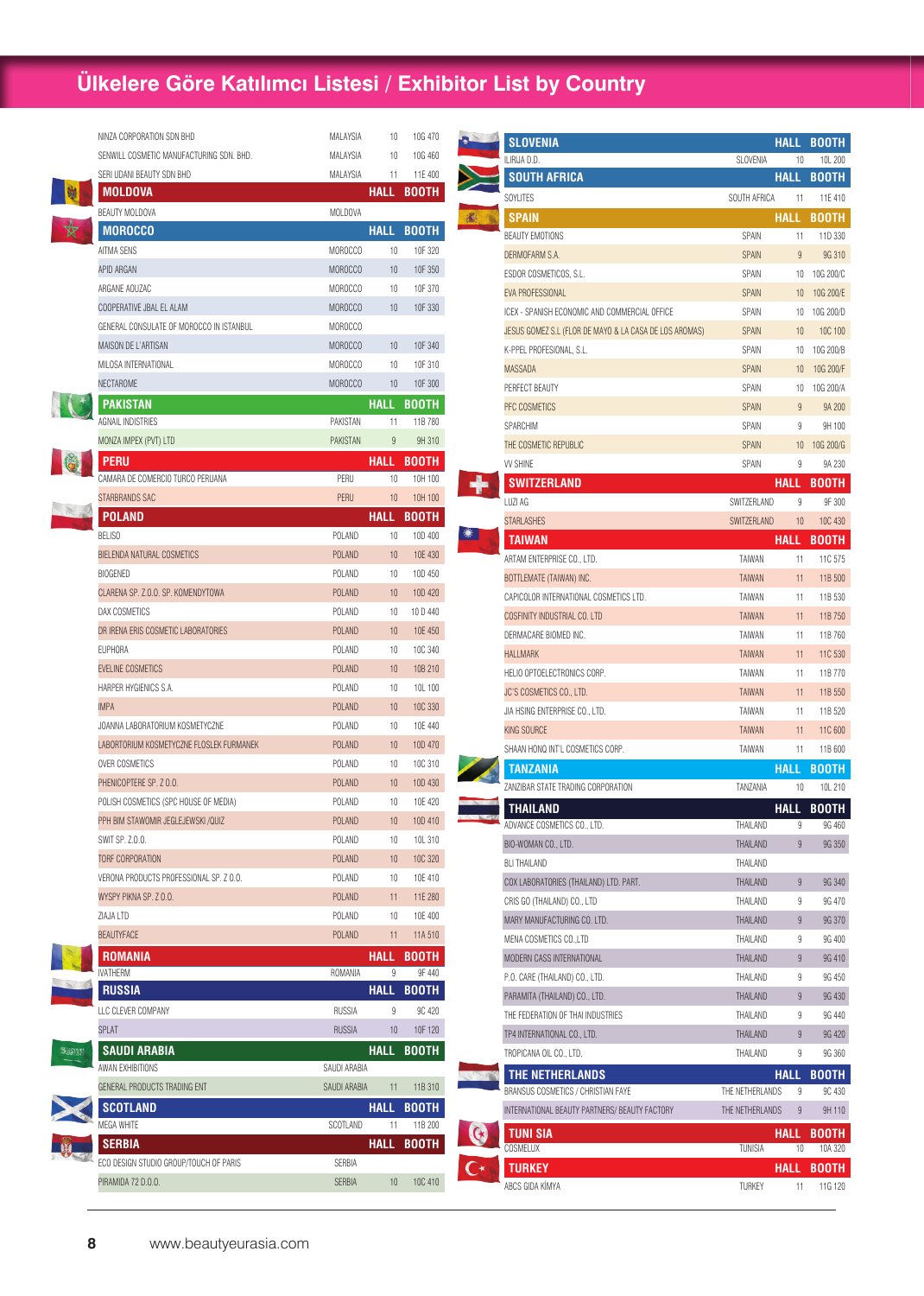| ADNAN AKAT                                    | <b>TURKEY</b> | $\overline{9}$ | 9E 100  |
|-----------------------------------------------|---------------|----------------|---------|
| AGISS/KOZMOTEK                                | <b>TURKEY</b> | 9              | 9C 200  |
| <b>AKIN PLASTIK</b>                           | <b>TURKEY</b> | 11             | 11B 400 |
| AKS KOZMETİK - M İ N E A D E R M              | <b>TURKEY</b> | 11             | 11A 600 |
| AKSAN KOZMETİK                                | <b>TURKEY</b> | 10             | 10F 100 |
| AKSU VÍTAL                                    | <b>TURKEY</b> | 9              | 9B 210  |
| AKTEK END.MAK.SAN.                            | <b>TURKEY</b> | 11             | 11E 160 |
| AKTEN KOZMETİK - THALIA                       | <b>TURKEY</b> | 11             | 11C 120 |
| ALFAR KOZMETİK                                | <b>TURKEY</b> | 11             | 11C 150 |
| AI IXIR KOZMETİK                              | <b>TURKEY</b> | 11A            | 11S 240 |
| ALLIANCE KOZMETİK                             | <b>TURKEY</b> | $\overline{9}$ | 9J 115  |
| ALMÍRA KÍL KOZMETÍK /NOVA CLAY                | <b>TURKEY</b> | 11             | 11B 710 |
| ALMUR KOZMETİK LTD. ŞTİ.                      | <b>TURKEY</b> | 11             | 11G 130 |
| ANILCAN KOZMETİK                              | <b>TURKEY</b> | 11             | 11F 200 |
| AR KAĞIT SAN TİC LTD ŞTİ (PAPİLİON)           | <b>TURKEY</b> | 10             | 10B 310 |
| AREN KOZMETİK                                 | <b>TURKEY</b> | 10             | 10A 230 |
| ARET TİCARET                                  | <b>TURKEY</b> | 10             | 10L 300 |
| ARIKAN PLASTIK                                | <b>TURKEY</b> | 9              | 9G 210  |
| ARÍAN KÍMYA TÍCARET VE SANAYÍ A.S             | <b>TURKEY</b> | 10             | 10K 200 |
| ARSAN KİMYA                                   | <b>TURKEY</b> | 9              | 9C 300  |
| ASLANBABA TEMİZLİK KOZMETİK                   | <b>TURKEY</b> | 10             | 10H 220 |
| ATAC MAKİNA KİMYA                             | <b>TURKEY</b> | 11             | 11C 200 |
| <b>ATAK FARMA</b>                             | <b>TURKEY</b> | 10             | 10C 400 |
| ATAŞ A.Ş.                                     | <b>TURKEY</b> | 11             | 11B 300 |
| ATESSONMEZ                                    | <b>TURKEY</b> | 10             | 10B 300 |
| AYDIN KAPAK                                   | <b>TURKEY</b> | 11             | 11D 310 |
| AYKİM TEMİZLİK MADDELERİ SAN. VE TİC.LTD.ŞTİ. | <b>TURKEY</b> | 10             | 10A 225 |
| AZRA GRUP MAKİNE SAN.VE TİC.LTD.ŞTİ.          | <b>TURKEY</b> | 10             | 10F 240 |
| BAMBINO SAĞLIK GEREÇLERI SAN. VE TIC. A.Ş.    | <b>TURKEY</b> | 9              | 9A 215  |
| BARAN                                         | <b>TURKEY</b> | 9              | 9H 100  |
| BAŞAK INTERNATIONAL MARKETING                 | <b>TURKEY</b> | $\overline{9}$ | 9H 200  |
| <b>BEAUTY TURKEY</b>                          | <b>TURKEY</b> |                |         |
| <b>BEBENEO / MAKSGRUP PLASTIK</b>             | <b>TURKEY</b> | $\overline{9}$ | 9J 220  |
| BELİNO KOZMETİK                               | TURKEY        | 10             | 10L 105 |
| BEYAZ KOZMETİK                                | <b>TURKEY</b> | $\overline{9}$ | 9J 300  |
| BFF KOZMETİK                                  | TURKEY        | 9              | 9D 100  |
| <b>BIOCURA</b>                                | <b>TURKEY</b> | 11             | 11A 180 |
| <b>BIOPLANTE</b>                              | TURKEY        | 11             | 11F 210 |
| <b>BIOTAMA</b>                                | <b>TURKEY</b> | 11             | 11E 250 |
| <b>BİLAL SABUNCU</b>                          | TURKEY        | 10             | 10A 120 |
| <b>BİLESİM KİMYA</b>                          | <b>TURKEY</b> | 10             | 10K 100 |
| <b>BİOMARKET</b>                              | TURKEY        | 11             | 11A 100 |
| BRENNTAG KİMYA TİC. LTD. ŞTİ.                 | TURKEY        | 9              | 9J 410  |
| BURDA BEBEK ANNE İTR.VE PLAS.ÜRÜNLER          | TURKEY        | 10             | 10K 240 |
| <b>BUR-IS</b>                                 | <b>TURKEY</b> | 11             | 11A 200 |
| CANSIN SAĞLIK GEREÇLERİ SANAYİ VE TİCARET.A.Ş | <b>TURKEY</b> | 11             | 11G 195 |
| CC KOZMETİK KİMYA - BARGELLO PERFUME          | <b>TURKEY</b> | 10             | 10G 110 |
| CHC KOZMETIK                                  | TURKEY        | 11             | 11C 100 |
| CMC CONSUMER MEDICAL CARE                     | <b>TURKEY</b> | 9              | 9B 420  |
| COSMING LABORATUVAR                           | TURKEY        | 11             | 11G 150 |
| COSMO ACTIVE PHARMA                           | <b>TURKEY</b> | 11             | 11B 110 |
| COSMONET KOZMETİK                             | TURKEY        | 11             | 11D 130 |
| <b>CREA KOZMETİK</b>                          | <b>TURKEY</b> | 10             | 10C 420 |
| DALAN KİMYA                                   | TURKEY        | 10             | 10D 210 |
| <b>DIAMO COSMETICS</b>                        | <b>TURKEY</b> | 10             | 10F 230 |
| DİNÇER TEKSTİL                                | TURKEY        | 11A            | 11S 200 |
|                                               |               |                |         |

| DİVA KOZMETİK                                                      | <b>TURKEY</b> | 11             | 11G 180            |
|--------------------------------------------------------------------|---------------|----------------|--------------------|
| DOLMAK DOLUM MAKİNELERİ                                            | TURKEY        | 11             | 11B 700            |
| DR. HIYO                                                           | <b>TURKEY</b> | 11             | 11E 370            |
| EGEPAK PLASTİK KOZMETİK                                            | <b>TURKEY</b> | 11             | 11C 340            |
| EKOKİMYA                                                           | <b>TURKEY</b> | 11             | 11E 320            |
| FLA KOZMETİK                                                       | TURKEY        | 11             | 11C 130            |
| <b>ELİF MAKİNE</b>                                                 | <b>TURKEY</b> | 11             | 11B 740            |
| FLİF PARFÜMERİ                                                     | <b>TURKEY</b> | 11A            | 11S 100            |
| <b>EMPA GROUP</b>                                                  | <b>TURKEY</b> | 10             | 10K 140            |
| ENORJÎN KÎMYA VE CÎLT BAKIM ÜRÜNLERÎ                               | <b>TURKEY</b> | 11             | 11B 720            |
| <b>FRC KOZMETİK</b>                                                | <b>TURKEY</b> | 10             | 10L 330            |
| <b>FRCN KİMYA VE KOZMETİK</b>                                      | TURKEY        | 11             | 11D 560            |
| <b>ERSA ESANS</b>                                                  | <b>TURKEY</b> | 9              | 9H 215             |
| ERUSLU SAĞLIK                                                      | <b>TURKEY</b> | 9              | 9B 200             |
| ESPAŞ KOZMETİK                                                     | <b>TURKEY</b> | $\overline{9}$ | 9F 200             |
| <b>ESTETIK POINT</b>                                               | <b>TURKEY</b> | 11A            | 11S 400            |
| ETİPAK ÖZ İÇ VE DIŞ TİC. LTD. ŞTİ.                                 | <b>TURKEY</b> | 11             | 11E 360            |
| <b>EYFEL PARFÜM</b>                                                | TURKEY        | 10             | 10A 220            |
| EYLÜL KOZMETİK                                                     | <b>TURKEY</b> | 11             | 11C 230            |
| EZEL KOZMETİK (DERMOKİL)                                           | <b>TURKEY</b> | 10             | 10K 110            |
| <b>FARGEN SAĞLIK</b>                                               | <b>TURKEY</b> | 10             | 10H 225            |
| <b>FARMASI GROUP</b>                                               | TURKEY        | 11             | 11C 310            |
| <b>FEMA KOZMETİK</b>                                               | <b>TURKEY</b> | 11             | 11E 290            |
| <b>FLOSAL</b>                                                      | TURKEY        | 11             | 11E 420            |
| <b>FON KOZMETIK</b>                                                | <b>TURKEY</b> | 9              | 9B 310             |
| <b>FRAGWORLD ESANS</b>                                             | TURKEY        | 10             | 10B 400            |
| <b>FROMA FRAGRANCES</b>                                            | <b>TURKEY</b> | 11             | 11D 100            |
| FULYA KOZMETİK                                                     | <b>TURKEY</b> | 9              | 9G 110             |
| FUMO KAMİL ITRİYAT-M.KAMİL PROFETA                                 | <b>TURKEY</b> | 11             | 11G 140            |
| <b>GAN TEKSTIL</b>                                                 | <b>TURKEY</b> | 10             | 10A 200            |
| <b>GATA KİMYA</b>                                                  | <b>TURKEY</b> | 9              | 9C 310             |
| GERMED MEDİKAL VE KOZMETİK MALZ. SAN. TİC. LTD. STİ.               | TURKEY        | 11             | 11C 240            |
| <b>GHASED COSMETICS &amp; MEDICINE</b>                             | <b>TURKEY</b> | 10             | 10E 360            |
| GİZ KOZMETİK                                                       |               |                |                    |
| GNS KİMYA SAN.TİC.LTD.STİ                                          | TURKEY        | 10<br>11       | 10C 210<br>11E 260 |
|                                                                    | <b>TURKEY</b> |                |                    |
| GOLF KİMYA                                                         | TURKEY        | FY             | FY 100             |
| <b>GULCICEK</b><br>HACCER KOZMETİK                                 | <b>TURKEY</b> | 9              | 9K 200             |
|                                                                    | TURKEY        | 11             | 11A 170            |
| HB PAZARLAMA                                                       | <b>TURKEY</b> | 11             | 11G 200            |
| <b>HERA ESTETIK</b>                                                | TURKEY        | 9              | 9H 212             |
| <b>HHP TURKEY</b>                                                  | <b>TURKEY</b> | 9              | 9H 320             |
| ICON BEAUTY                                                        | TURKEY        | FY             | FY 400             |
| INOVASYON GRUP / KEYF KİMYA                                        | <b>TURKEY</b> | 11             | 11E 150            |
| ITRİYAT VE KOZMETİK DEPOCULARI DERNEĞİ                             | TURKEY        |                |                    |
| İKMİB-İstanbul Kimyevi Maddeler ve Mamülleri İhracatçıları Birliği | <b>TURKEY</b> | 9              | 9H 210             |
| İPEK İDROFİL PAMUK                                                 | TURKEY        | 10             | 10B 200            |
| <b>İTİMAT LUKS HIRDAVAT SAN.VE TİC.A.S.</b>                        | <b>TURKEY</b> | 10             | 10C 200            |
| İZMİR TİCARET ODASI / İZMİR CHAMBER OF COMMERCE                    | TURKEY        | 10             | 10E 370            |
| <b>JASMINE KOZMETİK</b>                                            | <b>TURKEY</b> | 11             | 11E 415            |
| JEOMED İLAÇ A. Ş.                                                  | TURKEY        | 11             | 11B 120            |
| KALİ KİMYA                                                         | <b>TURKEY</b> | FY.            | FY 300             |
| KAMELYA KOZMETİK                                                   | TURKEY        | 9              | 9C 240             |
| KAMİL TİCARET PAZARLAMA                                            | <b>TURKEY</b> | 9              | 9A 220             |
| KARADENİZ KOZMETİK                                                 | TURKEY        | 10             | 10H 240            |
| KARATAŞ KOZMETİK                                                   | <b>TURKEY</b> | 11             | 11A 160            |
| KIRMIZIGÜL                                                         | TURKEY        | 10             | 10E 100            |

Beauty Eurasia